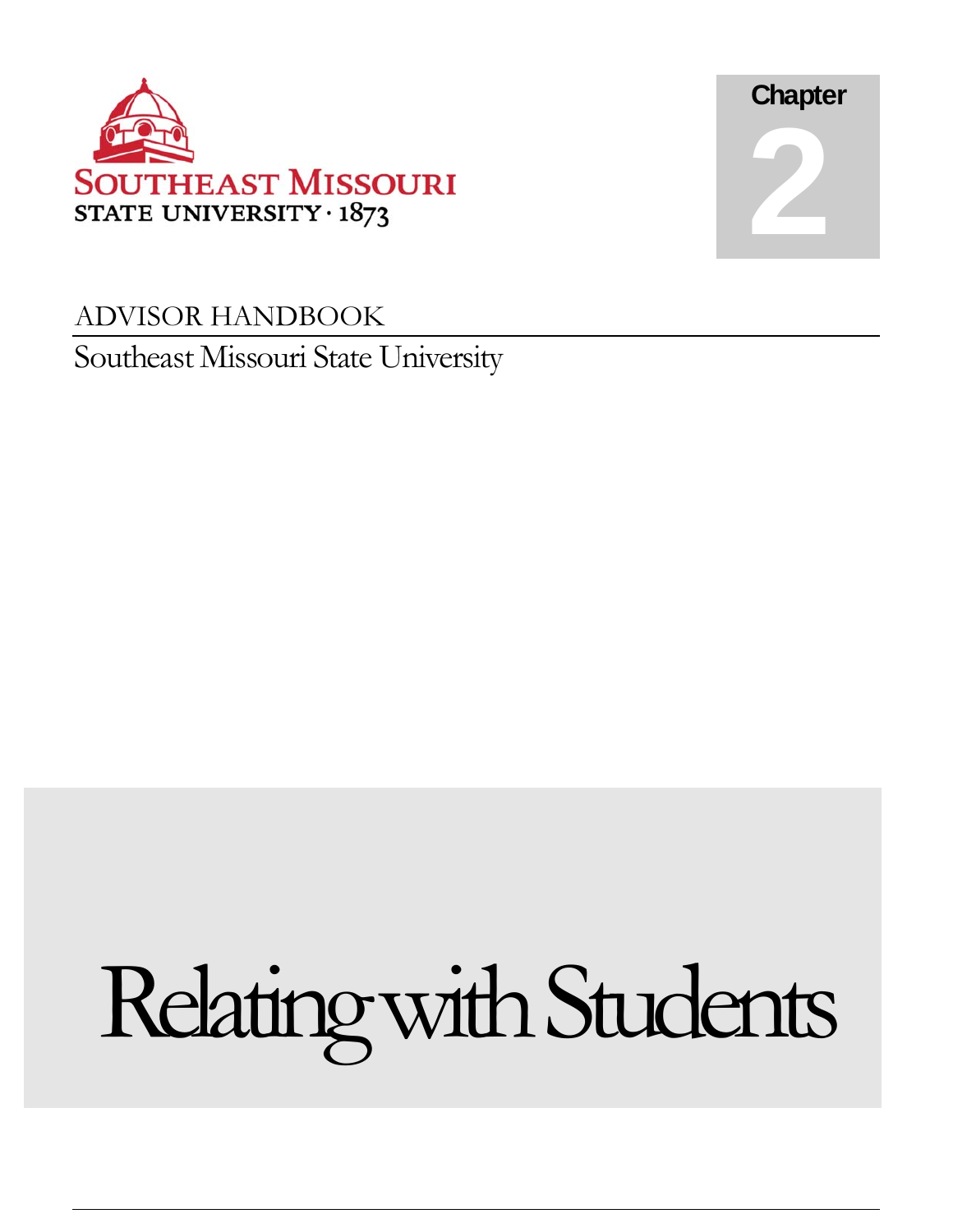**Chapter** 2

## Relating with Students

*"Once a relationship is established, advising can truly begin."* 

## Three Categories Essential to Effective Advising

The National Academic Advising Association's (NACADA) Faculty Advisor Training Package identifies three content categories essential to effective advising: *conceptual, informational and relational*.

- **Conceptual** involves understanding the roles and expectations of advising or the concept of "my job, your job" in the advising relationship.
- **Informational** promotes knowledge of the policies, procedures, programs and the appropriate use of campus resources.
- Relational elements are the qualities and skills an advisor must demonstrate when relating to advisees (Kerr, 1996, p. 20).

## Relational Qualities for Advisors

- Displays a concerned and caring attitude toward advisees.
- Establishes rapport by being approachable and accepting.
- Takes a proactive role by initiating regular contact with advisees, realizing the importance of frequent contact in developing a relationship.
- Available and flexible to accommodate advisees' schedules.
- Understands the needs of SPECIAL POPULATIONS.

## Relating with Special Populations

Special populations of students exist in every college and university. Advisors must develop an awareness of their unique characteristics and needs.

#### **Returning Adults/Non-traditional Students**

According to Skorupa (2002): When we think of adult learners and how to approach them as advisors and instructors, several aspects of their adult status usually come to mind. Among these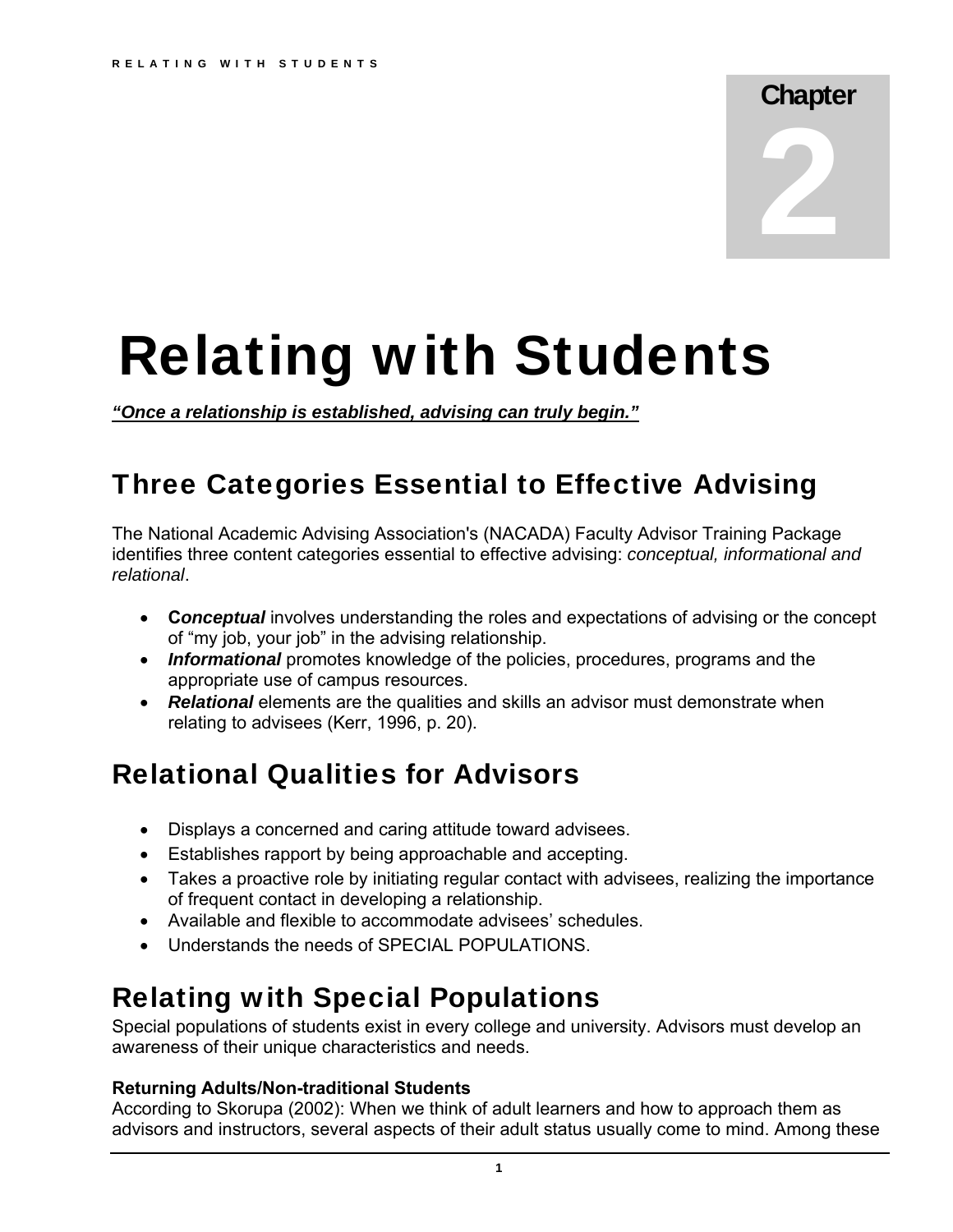are the facts that adults play multiple roles in their lives, that they often have anxiety about returning to school, and that many times they are experiencing some sort of life transition at the time they decide to return to school. One characteristic of current and prospective adult students that is often overlooked is the fact that they are consumers and are generally looking for the most out of their time and money.

#### Muench (1987) in a paper, *A comparative study of the psychosocial needs of adult men and women students in an adult degree program,* says*:*

Non-traditional students need many different kinds of support and assistance from family, friends, and institutions of higher learning. Research evidence suggests that "both sexes have difficulties juggling the roles of student, worker, and family member. Adult students need help in building their self-confidence as students, in acquiring or refreshing study skills, and in managing their time and other resources while in school. In addition, adult students benefit from opportunities to interact with their peers and need to be actively involved in the educational process through sharing their relevant work and life experiences.

*Characteristics* 

- May be highly diversified in background, needs, abilities, interests.
- May have high purpose and motivation.
- May lack confidence.
- May be uncertain about how higher education works.
- May have unrealistic goals.
- May be in transition.
- May not understand the aims and purposes of general education.
- May be anxious to complete general education quickly.
- May be apprehensive about being compared to traditional students.
- May have clear need to balance several life roles.
- May have prior college experience.
- May need practical orientation.

 *Advising techniques* 

- Treat like adult consumers.
- Help develop a sense of belonging, confidence and self-esteem.
- Provide avenues to realize their potential as students.
- Assist in contacting campus resources (counseling, career services).
- Teach them to use the university system and how to effect change.
- Introduce them to adult student services and organizations.
- Learn their family obligations.
- Learn their work schedules and obligations (Skorupa, 2002).

#### **Student Athletes**

Student athletes are a unique population with a significant time commitment outside the classroom. According to Kerr (1996):

*Characteristics* 

- May be under-prepared academically.
- May have unrealistic career goals.
- May be academically unsuccessful if unsupported.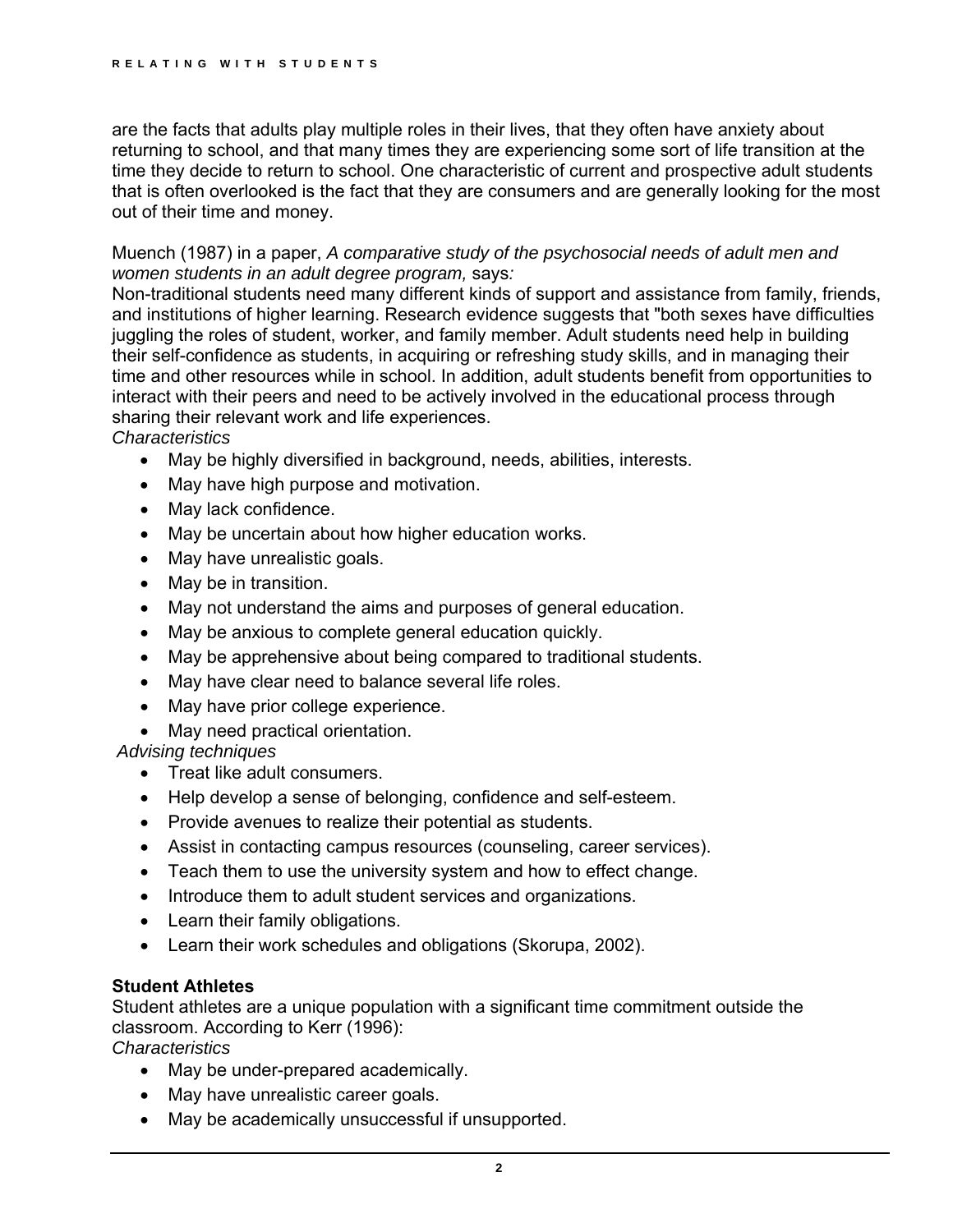• May be required to comply with external and team regulations.

*Advising techniques* 

- Begin support services with first-year students.
- Be aware of constraints of participation in athletics.
- Establish academic support and intervention systems.
- Teach problem-solving and decision-making skills.
- Encourage academic commitment equal to athletics.

#### **Students of Color**

According to Blane Harding (2012) in his article "Advising Students of Color" diversity and multiculturalism continue to constitute important and salient issues on campuses across the United States. These concepts are widely defined and include such areas as sexual orientation, religion and socioeconomic status. Although each of these are important factors that contribute to individual and group identities, race and ethnicity can still be dominant and problematic to students entering our institutions. College and university personnel have designed numerous programs and support systems for students of color and in order for these systems to be effective there has to be greater understanding of demographics of these students. We can no longer look at broad categories such as African American, Latino(a)/Hispanic, or Asian American because these groups are as different as they are alike. They should not be categorized into a single group.

*Characteristics* 

- May have low academic skills due to K-12 educational training and experience.
- May lack role models on our campuses.
- May have difficulty assimilating to campus, lack of "fit", and feeling of isolation.
- May have low self-concept based upon previous academic experience.
- May have family and/or financial pressures due to socio-economic circumstances.
- May have limited coping skills.
- May be unaware of support systems on campus.

*Advising techniques* 

- Consider cultural factors in interventions with students.
- Remember differences are just that and not deficiencies.
- Meet students where they are and allow them to tell their own stories.
- Examine our own cultural baggage and consider our possible cultural privileges.
- Keep in mind each student's level of cultural identity development and their degree of acculturation.
- Be willing to learn from diverse students and utilize their experiences in advocating for changes in the 'system'.

#### **International Students**

Advisors cannot merely increase awareness and knowledge about those from other cultures. They must also recognize themselves as cultural creatures and realize that they must first know themselves to appreciate the cultural lenses through which they interpret others (Cornett-DeVito & Reeves, 1999).

*Characteristics* 

- Academic and career concerns primary.
- Prefer practical experience in career areas.
- Concerns: language, finances and relevant programs.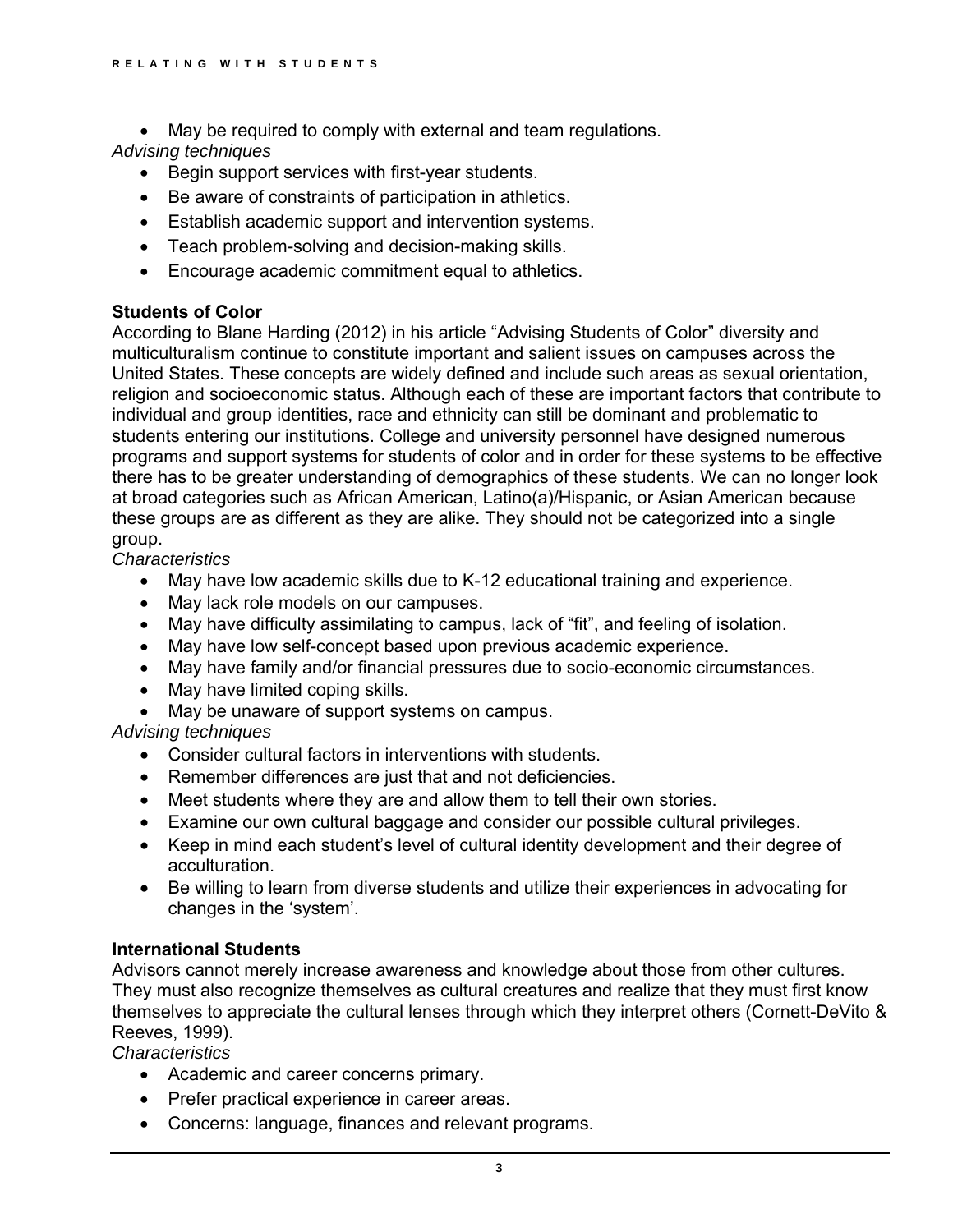- Non-Western students revere instructors as authority.
- Many from developing countries.
- Limited community and campus resources.

*Advising techniques* 

- Translate collegiate and US cultures.
- Familiarize self with student's academic preparation.
- Encourage involvement in campus community.
- Design academic plan relevant to student's home country.
- Encourage open view about US lifestyles (Kerr, 1996, p. 187).

#### **LGBTQ Students**

Cari Moorhead (2005), Associate Dean, Graduate School, University of New Hampshire wrote: We are all composed of multiple specificities, race, ethnicity, religion, class, sex, sexual orientation, gender expression, etc. As academic advisors, we can support student development by being conscious of our own embedded cultural assumptions and values and the ways in which those are exhibited by us personally and by our institutions. *Characteristics* 

- May feel marginalized and experience high rates of discrimination (Lindenberg, 2012).
- May experience isolation and rejection from family and friends.
- May be unaware of campus resources.

#### *Advising Techniques*

- Be aware of your language. Reduce isolation by using inclusive language and content in our offices and in our interactions with all students, e.g., ask if there is 'someone special' in their lives rather than assuming heterosexuality, i.e., boyfriend or girlfriend.
- Find out what resources are available on your campus for LBGTQ students (Moorhead, 2005).

#### **Pre-professional students**

Pre-professional students are those who hope to attain advanced degrees in highly specialized and competitive fields such as medicine and law. Students entering college with declared premedical majors often feel a sense of commitment to their chosen profession (Shaffer and Zalewski, 2011) but they may not fully know the importance of professionalism and preparation in achieving their goal. Students may not understand the amount of science classes required to successfully apply to medical school. Likewise they may not understand the importance of community service or the strong communication skills needed to become a physician. Academic advisors can guide pre-health science students throughout their college careers by helping them develop and refine academic, affective and communication skills that are important in medical school.

#### *Characteristics*

- May not be degree-seeking.
- May have limited understanding of profession's demands.
- May have limited information of professional preparation.
- May have a narrow focus of alternatives.

#### *Advising techniques*

- Select electives to complement pre-professional goals.
- Suggest early contact with the school to which they are transferring.
- Refer to pre-professional advisors, groups and clubs early.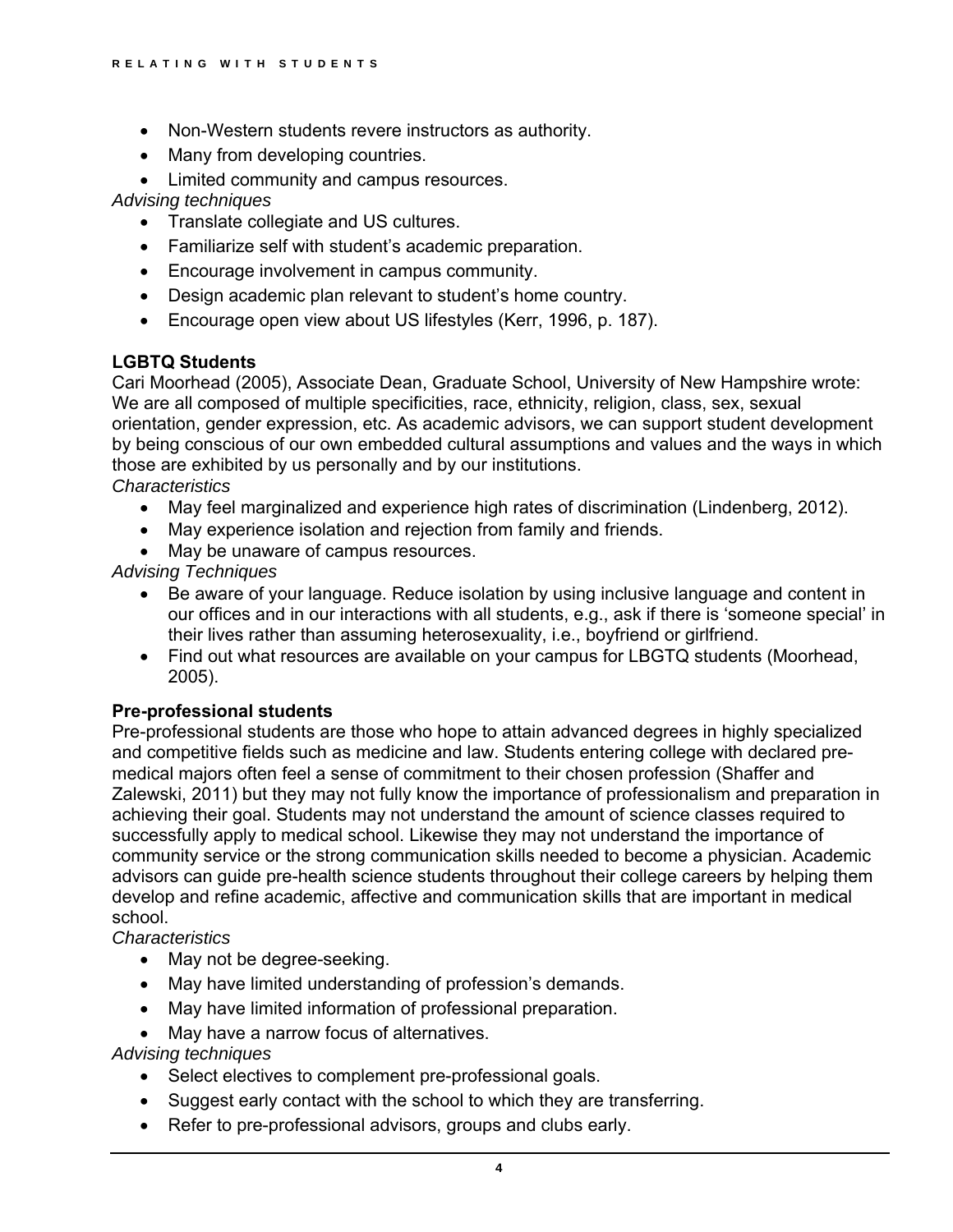- Emphasize need to maintain high academic standards in order to compete for entrance into selective admission programs.
- Assist in recognizing abilities toward goals.
- Assist with formation of alternative career plans.

#### **Students with Disabilities**

The first step when interacting with people with disabilities seems obvious: Treat them as you would treat anyone else. Students with disabilities come to college for the same reasons other students do. They bring with them the same range of backgrounds, intelligence and academic skills.

#### *Characteristics*

- One or more major life activities are limited.
- May perceive self as able rather than disabled.
- May need support from peers and others.
- May express need for removal of barriers to full participation.

#### *Advising techniques*

- Understand student abilities and barriers.
- Consider scheduling issues such as physical distance and time between classes.
- Display positive attitudes about integration of students into college.
- Encourage full participation in college.
- Recommend support services when needed.
- Act as an advocate (Hemphill, 2002).

#### *Universal Design*

Sheryl Burgstahler from Washington University describes ways to provide equal access in advising services through Universal Design: An increasing number of students with disabilities are pursuing educational opportunities at the college level. Accessibility to student services including advising is becoming increasingly important. The goal of universal design is equal access for everyone. People with a variety of ages, reading abilities, learning styles, native languages, cultures, learning disabilities, visual, speech hearing and mobility impairments will be seeking higher education. As an advisor, prepare to be accessible to everyone. Make sure the student:

- Feels welcome.
- Can get into your office and maneuver within it.
- Is able to access printed materials and electronic resources you recommend.
- Can participate in events and activities you sponsor.

#### *Helpful Communication Hints*

Treat people with disabilities with the same respect and consideration with which you treat others. There are no strict rules when it comes to relating to people with disabilities. However, here are some helpful hints.

#### *General Guidelines*

- Ask a person with a disability if he/she needs help before providing.
- Talk directly to the person with a disability, not through the person's companion or interpreter.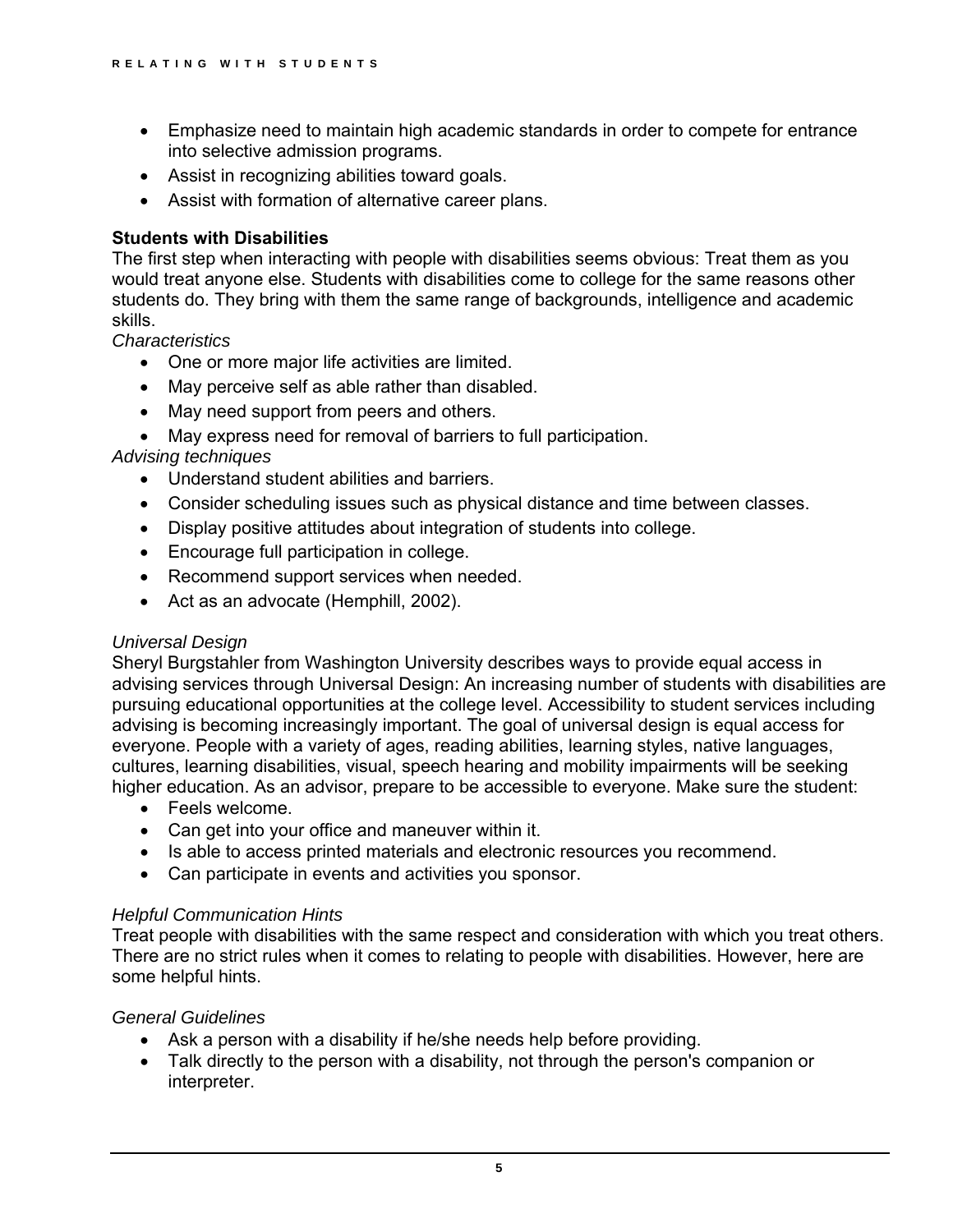- Refer to a person's disability only if it is relevant to the conversation. If so, refer to the person first and then the disability. "A man who is blind" is better than "a blind man" because it emphasizes the person first."
- Avoid negative descriptions of a person's disability. For example, "a person who uses a wheelchair" is more appropriate than "a person confined to a wheelchair." A wheelchair is not confining- it's liberating!
- Ask for permission before you interact with a person's guide dog or service dog.

#### *Visual Impairments*

- Be descriptive for people with visual impairments. Say, "The computer is about three feet to your left," rather than "The computer is over there."
- When guiding people with visual impairments, offer them your arm rather than grabbing or pushing them.

#### *Learning Disabilities*

 Offer directions/instruction both orally and in writing. If asked, read instructions to individuals who have specific learning disabilities.

#### *Mobility Impairments*

 Sit or otherwise position yourself at the approximate height of people sitting in wheelchairs when you interact.

#### *Speech Impairments*

 speech impairment to clarify and/or repeat the portion that you did not understand. Listen carefully. Repeat what you think you understand and then ask the person with

#### *Deaf or Hard of Hearing*

- Face people with hearing impairments so they can see your lips.
- Speak clearly at a normal volume. Speak more loudly only if requested. Use paper and pencil if the deaf person does not read lips or if more accurate communication is needed.
- In groups raise hands to be recognized, so the person who is deaf knows who is speaking.
- When using an interpreter, speak directly to the person who is deaf; when an interpreter voices what a deaf person signs, look at the deaf person, not the interpreter.

#### *Psychiatric Impairments*

- Provide information in clear, calm, respectful tones.
- Allow opportunities for addressing specific questions (Burgstahler, 2006).

#### **Transfer Students**

According to Brooke Lockhart, Assistant Director of Admissions for Transfer Recruitment at Southeast, transfer students are a growing population of diverse students varying in age, college preparedness, goals, and expectations. We enroll 1,000 new transfer students annually at Southeast. It has been said that "transfer students are oftentimes first-semester students with some experience in higher education." (Grites, 2004) When meeting with transfer students, it is important to recognize the varying degrees of college experiences and preparation. *Characteristics* 

Community college experience with or without advisor assistance.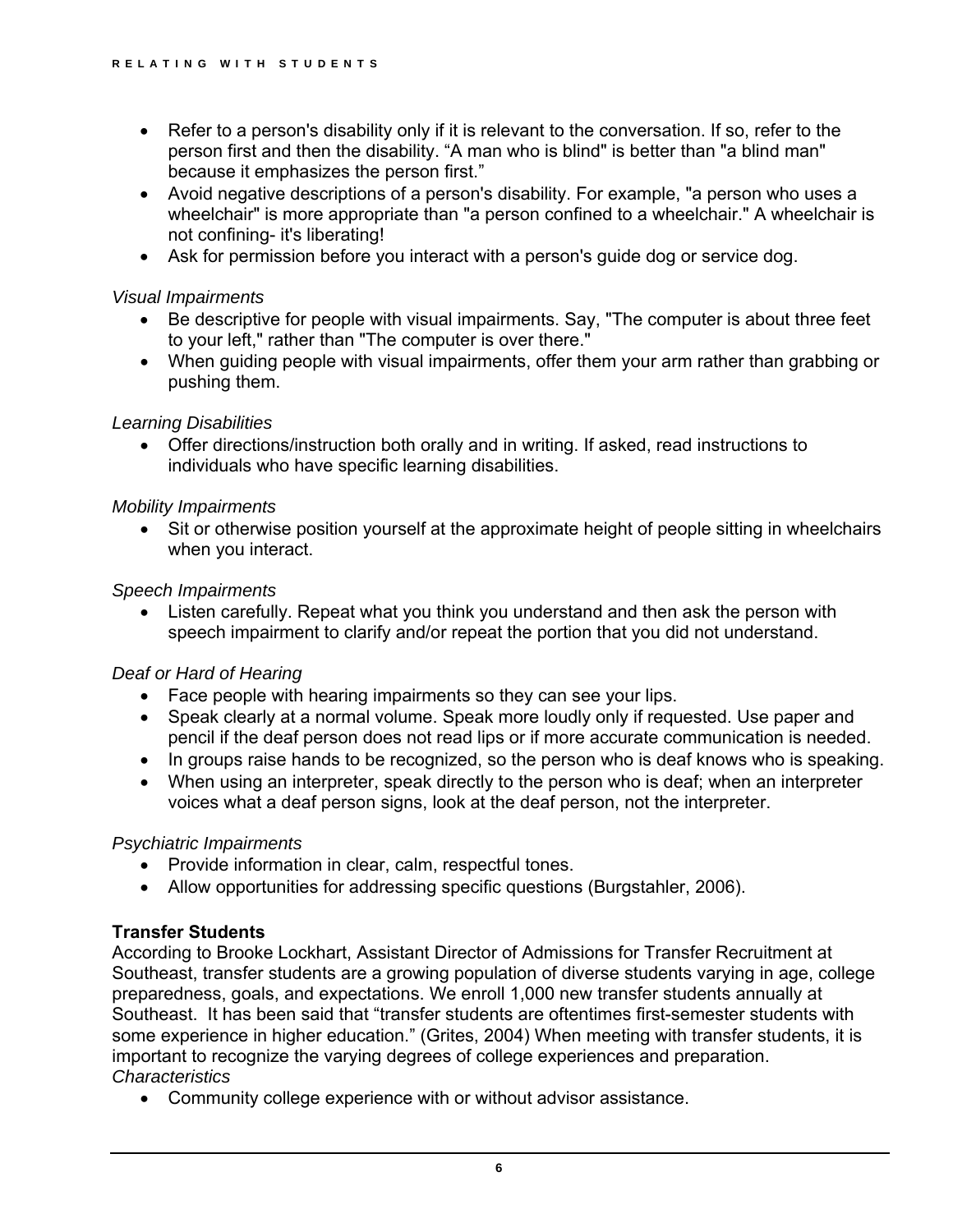- May have attended more than one higher education institution (referred to as "swirling" students).
- May feel frustrated if all questions cannot be answered by one person.
- Vary greatly in academic talent and expectations.
- May or may not have defined academic goals.
- May or may not want to get involved with campus activities.
- May have more additional family or work commitments than traditional freshmen students.
- May have elective or non-transferable credit.
- May have credit not yet on file (current or previous semester transcript may be missing).

*As a result of these complex characteristics, it can be challenging to advise a transfer student.* 

*Advising techniques* 

- Welcome the student to Southeast Missouri State University and inquire about why he/she chose this institution.
- Review all transfer credit and explain any electives or non-transferable coursework.
- Ask the student if he or she will be bringing in any degree.
- Refer a student to the online course evaluation system when the student wishes to request either exact course or general education equivalency.
- Explain all necessary Southeast Missouri State University policies and procedures and inform the student that each college/university is different.
- Review all requirements, including general education, admission (if any, including GPA), and major courses.
- Work together with the student to determine an appropriate first semester of coursework
- Assist the student with registration.
- Review the "Checklist for Transfer Students" on the Academic Advising website under Faculty and Academic Calendar & Resources.
- Give student ideas on how to become engaged and connected to campus.

#### **Exploratory/Undecided Students**

Undecided or exploratory students come from various age groups, backgrounds, and educational experience. As a result, there is no one proven advisement panacea that works best with *every*  exploratory student (Steele & McDonald, 2002).

Students enter higher education at various levels of undecidedness. In fact, these students may be in a cyclical process; they will make a decision and then return to undecidedness due to doubt, lack of information, peer influence, fear, parental pressure, etc. All students in the exploring phase must be assessed as individuals (Slowinski & Hammock, 2003). *Characteristics* 

- Unwilling, unable or unready to make educational or vocational decisions.
- May generally have difficulty making decisions.
- May be wavering between two or more options.
- May not be knowledgeable regarding career/major options and/or requirements.
- May or may not be academically under prepared.

*Advising Techniques* 

 Be aware of an individual student's values and seek to incorporate these values into the exploration process.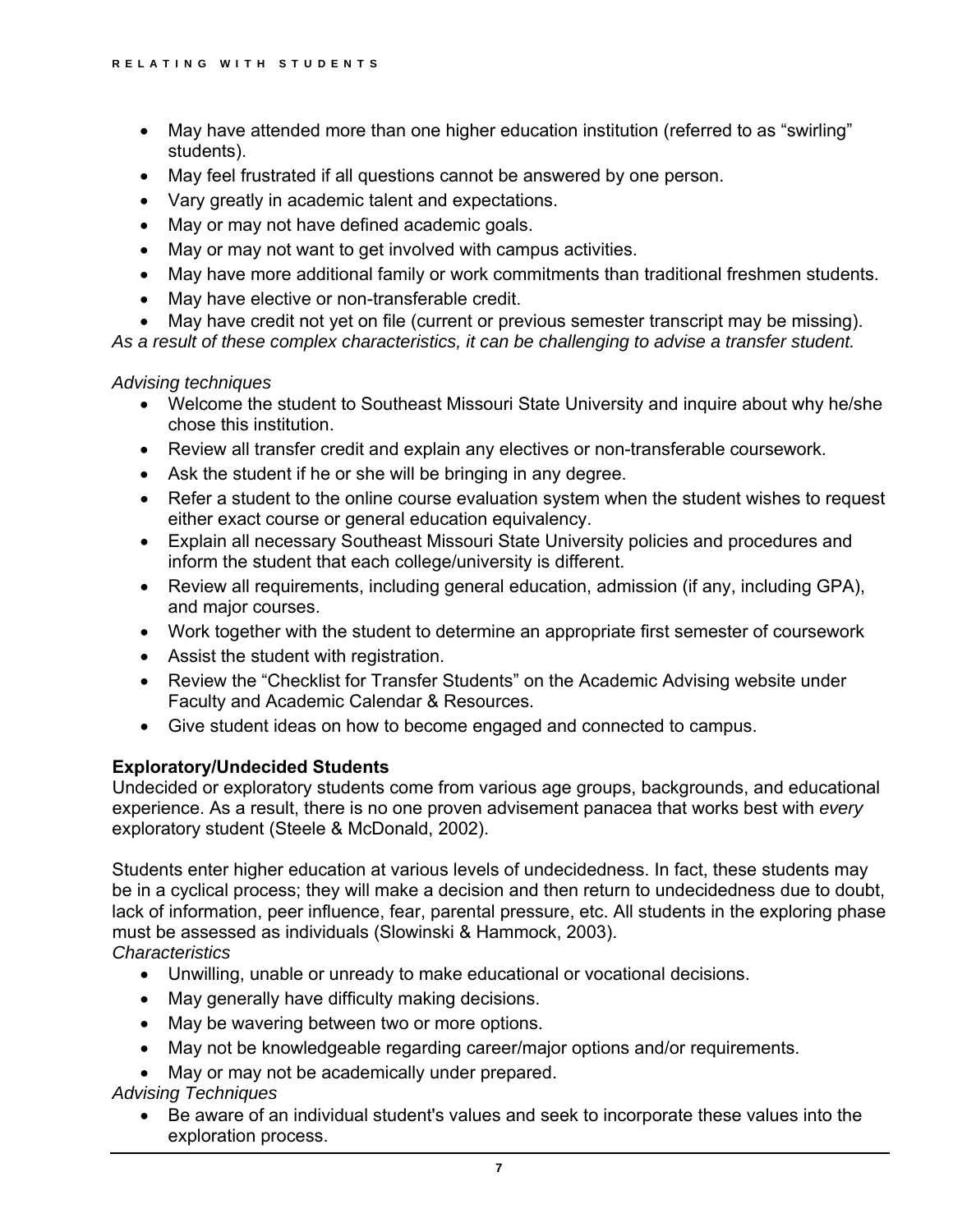- Help student operate in a planned organized manner as they approach their exploration.
- Remind the student that choosing a career/major is a process which takes time and effort.
- Help identify sources to gain information on prospective fields of study.
- Encourage student to use all available resources to help with their decision such as Career Services, faculty interviews, career shadowing, etc (Slowinski & Hammock, 2003).

#### **Academically At-Risk Students**

Academically at-risk students are those who, for any number or reasons, are not adequately prepared for college.

*Characteristics* 

- May be first-generation college students.
- May be financially disadvantaged.
- May have a physical, mental or emotional disability.
- May generally have low self-esteem.
- May have low academic self-concept.
- May have unrealistic grade and career expectations.
- May be unfocused in their career objectives.
- May have external locus of control.
- May lack adequate study skills for college success.
- May believe learning is memorizing.
- May have a history of passive learning.
- May have low level skills in writing, reading or mathematics (Ender and Wilkie, 2000).

#### *Advising techniques*

- Explain importance of developmental courses as foundation/review.
- Recommend regular advising appointments (monthly, semi-monthly).
- Establish a trusting relationship.
- Employ intrusive advising.
- Strive to help them experience academic success.
- Help students gain a sense of belonging and significance on campus.
- Strongly encourage use of academic support systems (Jones & Becker, 2002).

## RELATIONAL SKILLS FOR ADVISORS

Delmas (2001) in an article, *NACADA The "Quality" in Advising*, writes:

 of encouragement or congratulations, a smile of recognition in the hall that says, 'You are I try to give students what I think they need from me. A tissue, a letter of recommendation, words important to me.' Since I represent the institution, it means that the student is important to the institution, too. Of course not all advising is complicated and involved. What most of our students need is for us to answer 'just one quick question,' and don't we love that? But sometimes our advisees and their life situations require us to stand up and be brave, kind, caring and resourceful. That is quality advising. It's the whole package, not just our responsibilities as narrowly defined in a job description moldering away in a file somewhere. Come to think of it, that thing could use an overhaul!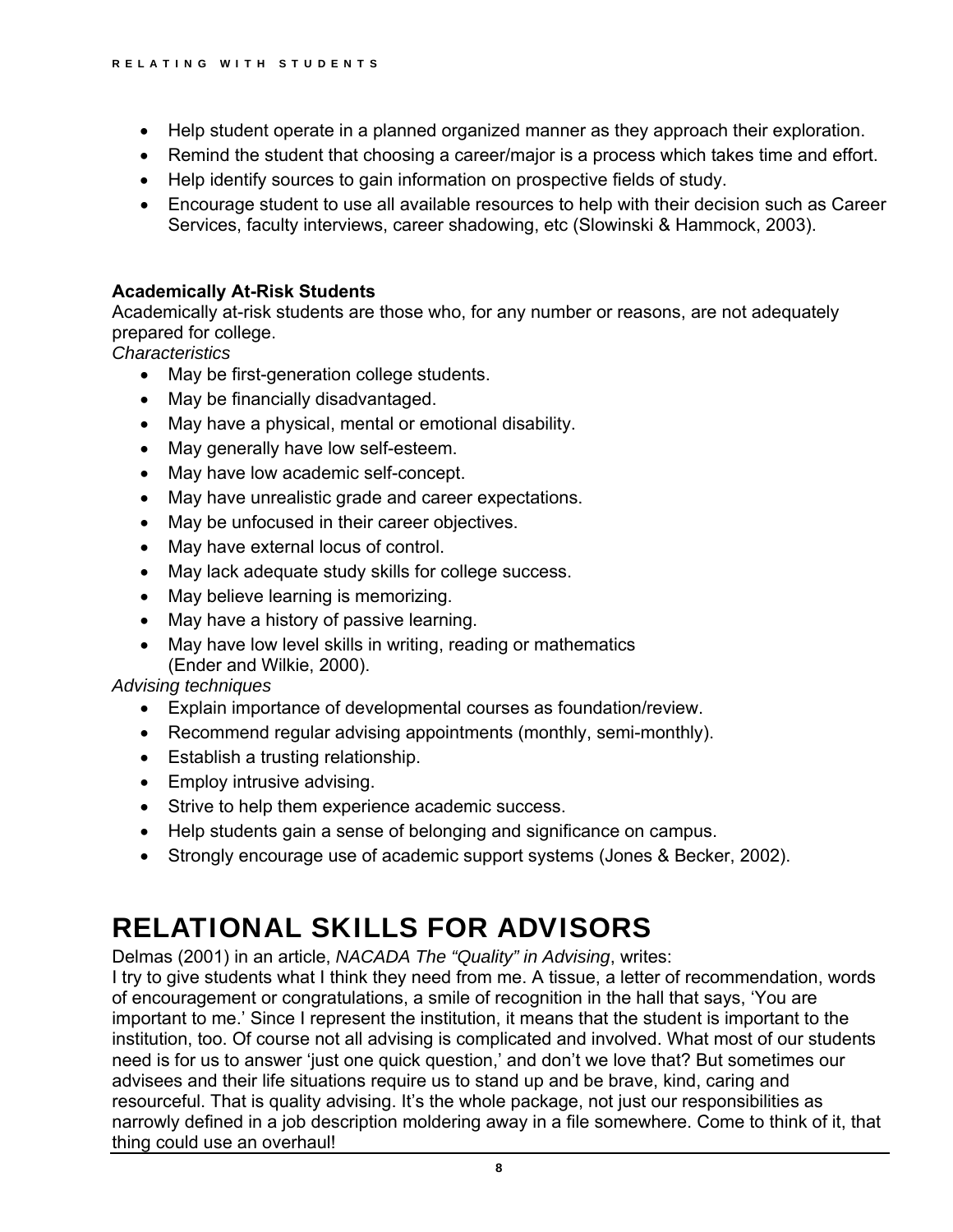- Demonstrate strong listening and communication skills.
- Know student's name.
- Give undivided attention.
- Be friendly.
- Make appropriate eye contact.
- Probe and clarify.
- Remove seating barriers.
- Assist in the exploration of vocational and life goals.
- Recognize and value individual differences.
- Understand and assist in the decision-making process.
- View all occupations as valuable and significant.
- Exhibit knowledge of academic programs and university policies.
- Know degree programs offered and their unique requirements.
- Understand policies governing degree-seeking students.
- Be informed about courses offered, content, prerequisites, availability, transferability, and sequencing.
- Encourage appropriate balance of courses and workload.
- Know about remedial courses.
- Understand learning styles.
- Place students based on test scores.
- Make appropriate *referrals* (Kerr, 1996, p. 178).

Assistance can encompass educational, personal, spiritual, social and professional areas. Effective referrals can help ensure academic success. Tips on making REFERRALS in Academic Advising:

- Be informed of web, campus and community resources. Pay attention to office contacts and the chain of command in various offices.
- Keep listing of names, offices, numbers and websites for quick reference.
- Pay attention to student's expressed and implied needs (e.g. financial aid or student employment).
- Find the right referral and help student avoid unnecessary legwork (e.g. instructor or registrar).
- Make students feel comfortable, highlighting the referral's friendliness, accessibility or willingness to help.
- Facilitate referrals by telephoning the parties to whom you are sending student while he/she is with you. Phoning should guarantee the appropriate office gives an appointment to the student. Student may be given the phone to make the appointment. On rare occasions, advisors working with students in crisis may take a student directly to the appropriate source for help such as the Counseling and Disability Services, Testing Services or Learning Assistance Programs.

## COMMUNICATION SKILLS FOR ADVISORS

At the NACADA Summer institute in June, 2010, Nancy King shared insights about communicating effectively with advisees. The following are her thoughts.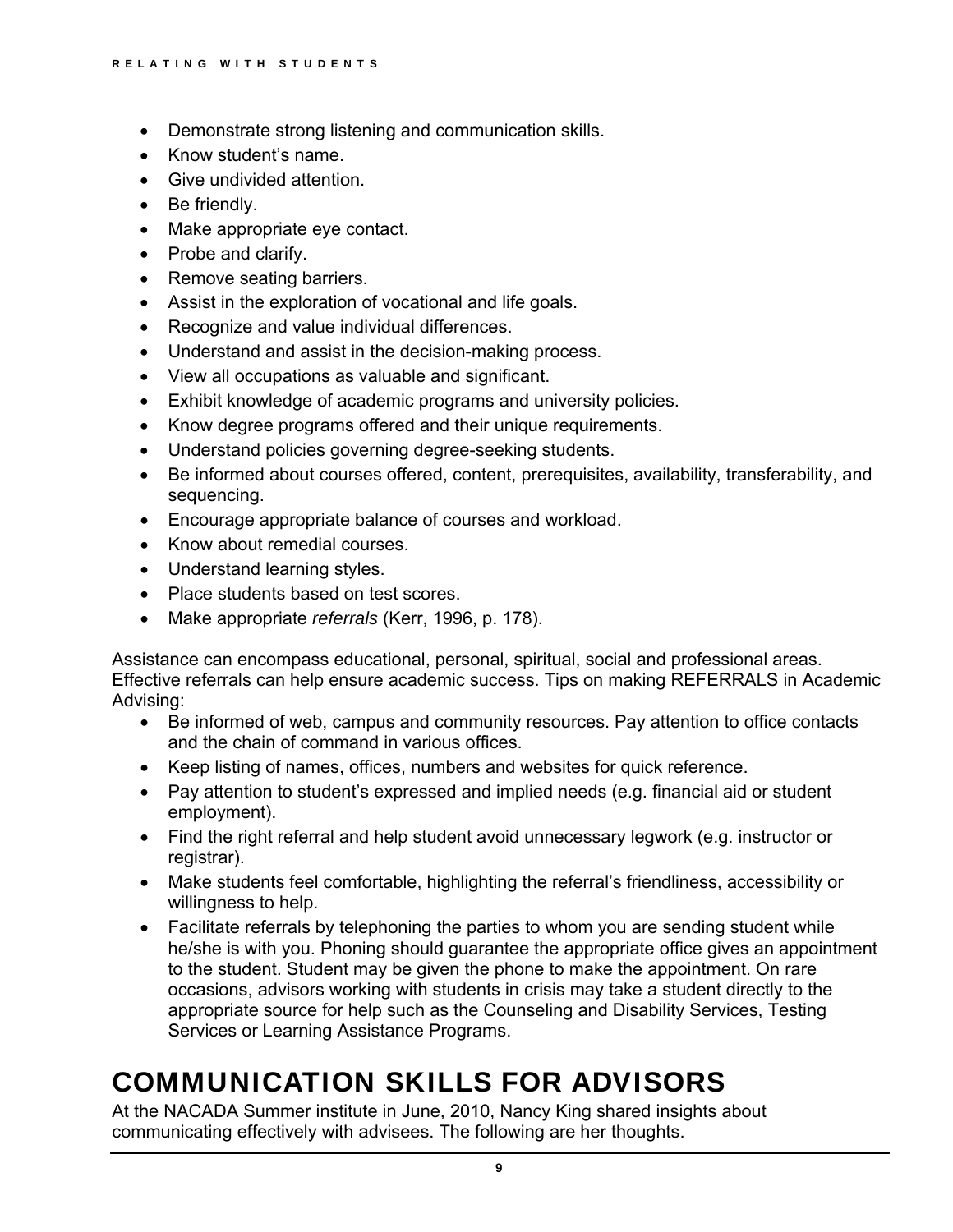There are three basic types of conversations advisors have with students:

- Conversations which are informational:
	- o University policies and procedures;
	- o Requirements;
	- o Important dates and deadlines;
	- o Programs of study.

*All too often advising conversations stop here and do not progress to the next two types*.

- Conversations about the individual student:
	- o Values;
	- o Interests;
	- o Strengths;
	- o Areas for improvement (e.g. student skills, time management);
	- o Engagement at the institution.
- Conversations about the future:
	- o Goal setting;
	- o Relating education to future career and personal life;
	- o Steps needed to make future goals real;
	- o Understanding individual changes as result of education.

## BASIC TOPICS FOR ADVISING SESSIONS

Crockett (1995), in a pre-conference workshop at a National Conference on Student Retention, discussed "Modes and Models for Designing and Implementing a Successful Advising Program. Some thoughts are as follows:

An effective advisor individualizes each advising session and goes beyond suggesting classes and building schedules. The ultimate purpose is to assist students as they develop meaningful educational plans to help them achieve their life goals. The following are suggestions for generating meaningful discussions with advisees.

#### **Classes:**

- How are your classes going?
- Are you having any problems?
- What seems to be your most challenging class this semester? What is your favorite one?
- Do you know others in your classes?

#### **Rapport with Professors:**

- How are you getting along with your professors?
- Have you visited any instructors or professors during their posted office hours?

#### **Study Skills:**

- Do you have any problems with your note taking?
- Are your test results accurately reflecting the time invested?

#### **Career Exploration:**

- What academic areas are you currently considering? What do you like best about these areas?
- What occupations are you considering? What about these occupations attract you?
- How do your abilities and skills fit the tasks necessary to succeed in these areas?
- Will these occupations provide the rewards and satisfaction you want for your life? How?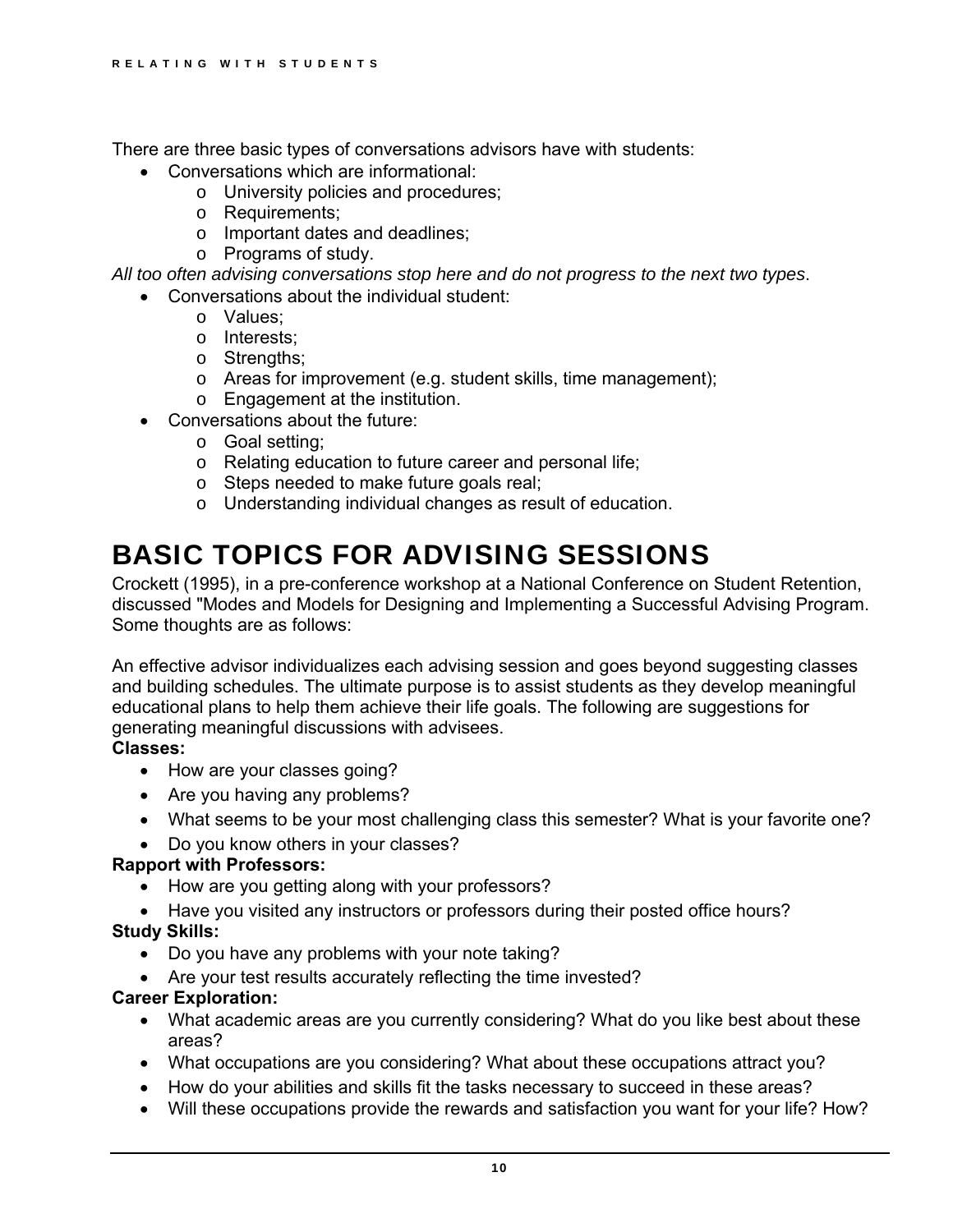- What are the differences among the majors you are tentatively considering? The similarities?
- Who (or what) has influenced your ideas about these alternatives?

## LIMITATIONS ON ADVISING RESPONSIBILITIES

 discusses some of the limitations of the advising relationship: Limitations to advising exist, and the advisor must be aware of these limitations. As a result, the integrity of advising as a profession is strengthened and sustained. Crockett (1995) again

- An advisor cannot make decisions for an advisee, but the advisor can be a sympathetic listener and offer various alternatives for the student to consider;
- An advisor cannot increase the native ability of the advisee, but the advisor can encourage the maximum use of that ability;
- An advisor cannot reduce the academic or employment load of a floundering student, but the advisor can make recommendations to the appropriate office or dean if the student has been suspended (suggesting stipulations concerning reinstatement);
- An advisor should not in any way criticize a fellow faculty member to a student, but the advisor can make a friendly approach to any instructor who is involved in the student's problem;
- An advisor should not generally share matters of a confidential nature with others, but the exchange of helpful information between advisor and instructor or administrators can be beneficial to students. This exchange should be conducted in a professional and discreet manner;
- An advisor should not attempt to handle cases of emotional disturbances that fall outside the behavioral pattern of students judged reasonably normal. When complex problems arise advisors should refer students to professional personnel through the Dean of Students' Office or the Counseling and Disability Services Office.

## RELATING WITH PARENTS

A cultural shift has taken place in recent years, reflected in a stronger involvement by parents in their children's education. Sue Shellenbarger, in her 2005 Wall Street Journal article, "Colleges Ward off Over-Involved Parents*",* outlines some reasons for this trend:

- Media coverage of campus crimes;
- Increasing mental health problems among college students;
- Rising drug and alcohol arrests on college campuses;
- A strong consumer mentality, i.e. "I am paying for college and I want to be sure my money is spent wisely."

Mark D. Menezes, in an article, "Advisors and Parents: Together Building Stronger Advising Relationships", expounds on the trend and how advisors should respond*:*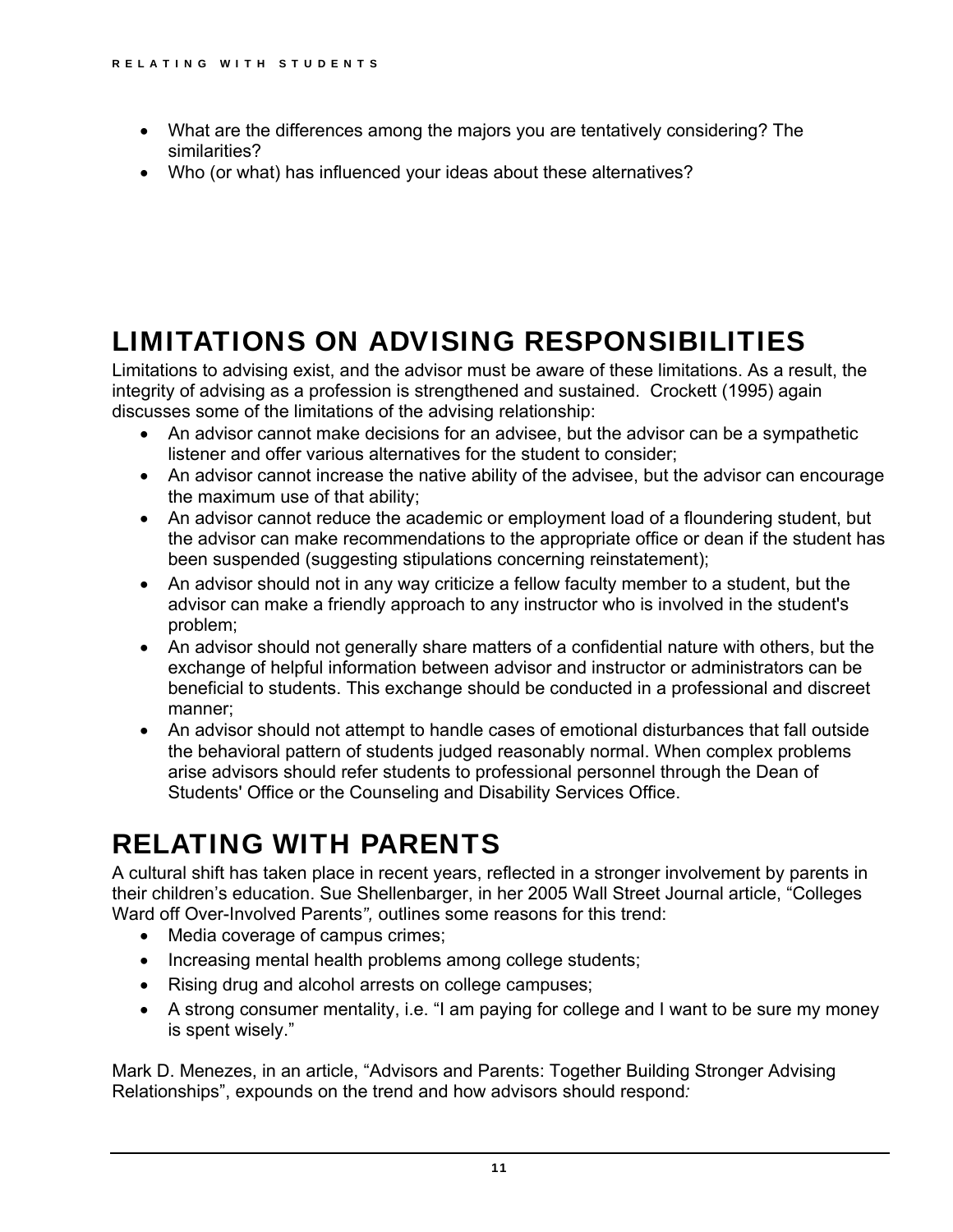educational plan consistent with their personal goals. Good communication is the key (2005). Academic advisors today are not just meeting with young students eager to start their college career and plan their lives for the future; they are also meeting with the parents and other family members of this new college generation. Parents now expect to be an integral part of their children's college experience. This significantly changes the practice of academic advising and advisors need to outline the expectations of students and parents. Because more and more parents want to be included in the advising relationship, advisors must adopt a new approach to advising that will still create an environment for students to realize their autonomy and develop an

Advisors must learn to accept and incorporate involved parents in a healthy manner that will enhance the student's advising experience, yet foster personal growth and responsibility. More parental involvement in their student's academic life is a strong trend that is not likely to change anytime soon.

Employ these Tools when Parents Accompany Students:

- Permission to Release Confidential Information (Office of Registrar website- See Forms).
- Utilize the Degree Map for the student's program to discuss sequence, admission to program criteria, pre-reqs, etc.
- Speak in generalities if consent is not granted: Do not discuss specific grades, but indicate a certain grade is required for a particular course.
- Urge parents to talk to their student. The dialogue needs to start there.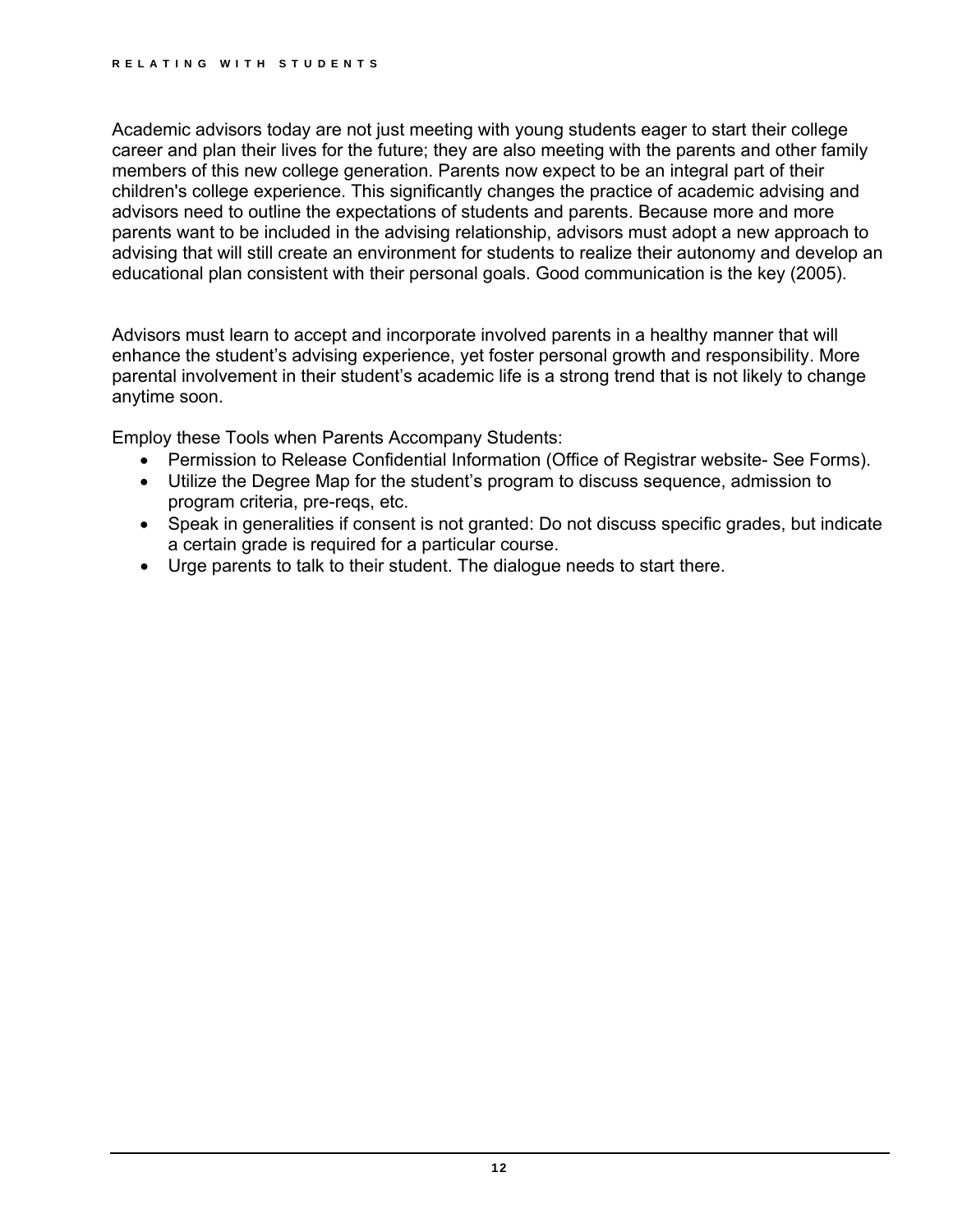#### **References**

- [http://www.washington.edu/doit/Brochures/Academics/equal\\_access\\_adv.html](http://www.washington.edu/doit/Brochures/Academics/equal_access_adv.html) Burgstahler, Sheryl. 2006. *Equal Access: Universal Design of Advising*. Retrieved December 4, 2018, from Washington University Website:
- Cornett-DeVito, M. M. & Reeves, K. J. (1999, Spring). Preparing students for success in a multicultural world: Faculty advisement and intercultural communication. *NACADA Journal, 1999(1),* 35-44.
- Crockett, D. S. Pre-Conference Workshop: "Modes and Models for Designing and Implementing a Successful Advising Program." National Conference on Student Retention. New York City, July 26, 1995.
- Delmas, P. (2001) NACADA The "Quality" in Advising. National Academic Advising Association Newsletter, A6 Volume 25, No. 3.
- Ender, S.C. and Wilkie, C. J. (2000). Advising Students with Special Needs.
- Grites, T.,(2004) Co-Editor, Advising Transfer Students: Issues and Strategies. NACADA Academic Advising News, Volume 27, Number 3.
- Harding, B. (2012). Students of Color. Retrieved from the NACADA Clearinghouse of Academic Advising Resources Website: [http://www.nacada.ksu.edu/Resources/Clearinghouse/View-](http://www.nacada.ksu.edu/Resources/Clearinghouse/View)Articles/Advising-students-of-color.aspx
- Hemphill, L. (2002). Advising Students with Disabilities. The Academic Advising News, 25(3). Retrieved December 4, 2018 from NACADA Clearinghouse of Academic Advising Resources Website:<https://www.nacada.ksu.edu/Resources/Clearinghouse/View>-Articles/Advising-Students-with-Disabilities.aspx
- Jones, R. & Becker, K. (2002, April) Getting Prepared for the Underprepared. The Mentor. 4(2). Retrieved on December 4, 2018, Website:<http://www.psu.edu/dus/mentor/020415rj.htm>
- Karacay, K. & Brunner, E. (2013) Coaching pre-medical students toward professionalism: A multiyear approach from NACADA Clearinghouse of Academic Advising Website: <https://www.nacada.ksu.edu/Resources/Clearinghouse/View-Articles/Coaching-pre>medical-students-towards-professionalism
- Kerr, T. (Ed.). (1996). NACADA Faculty Advising Training Package: Facilitator's Manual. Manhattan, KS: Kansas State University.
- King, N. (2010) NACADA Summer Institute, presented June 27, 2010
- Lindenberg, M. (2012). Transgender Students: Seven Recommendations for Academic Advisors. Retrieved from the NACADA Clearinghouse of Academic Advising Resources Website: <https://www.nacada.ksu.edu/Resources/Clearinghouse/View-Articles/Transgender>-Students-Seven-Recommendations-for-Academic-Advisors.aspx